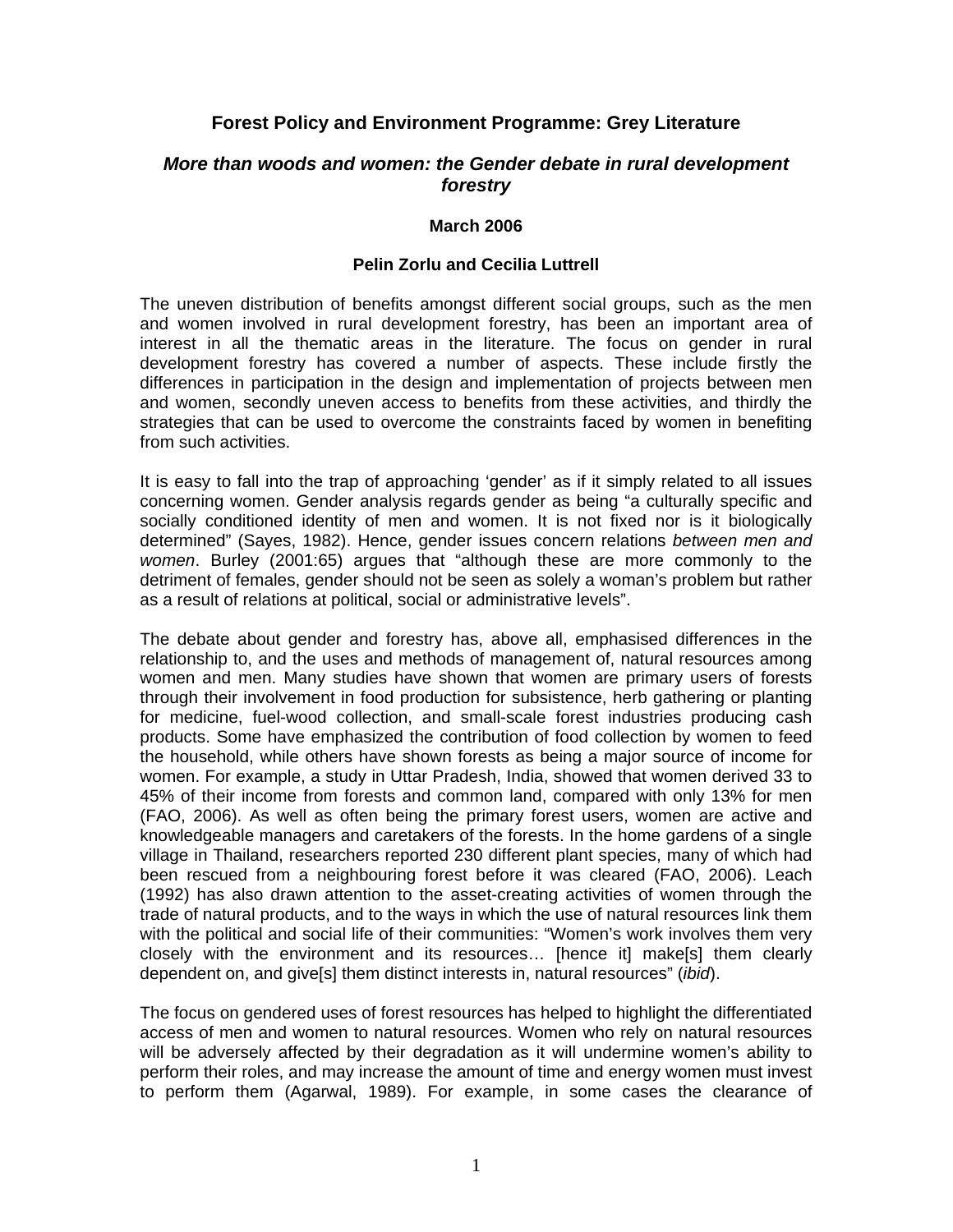communal forests for agricultural production or commercial forestry has reduced the access of women to forest products and resulted in the need to commute longer distances for both subsistence and cash products.

In examining the relation of women to nature, some scholars have linked the degradation of nature to the violation of women. One of the most influential eco-feminist writers, Shiva (1989: 47) asserts that "women and nature are intimately related, and their domination and liberation similarly linked". Similarly, many other eco-feminist writings supported the assumption that women, due to their proximity to, and intuitive relationships with, nature, relate to the environment in a positive manner unless forced by poverty to do otherwise. These arguments are supported by the way in which women have led, or been actively involved in, environmental movements. The 'Local 1' movement in the USA, led by Judi Bari, sought to unite timber workers and environmentalists in pursuit of sustainable forestry practices, introducing a working-class feminist perspective to radical ecology (Shantz, 2002). Similarly the influential Chipko movement of Jakeshwar Shiksan Sangsthan (J.S.S.) was established by women in India, who recognized the link between deforestation and recurring floods and landslides and used this as a way to raise resource equity issues (Carr-Harris, 1991)

As a result of this many development agencies have stressed the role of women in "winwin" scenarios that were assumed to simultaneously meet gender interests and achieve environmental conservation objectives (Jackson, 1994). Others argue that too much emphasis on women's close dependence on natural resources and as "the victims" of environmental degradation can lead to a simplistic assumption that environmental improvement will directly benefit women. In this vein Leach (1992:12) points out the dangers of conceiving women's roles in relation to nature in a narrow and static way. She stresses that women's relationship with their environment, just like that of men, is shaped by specific social and economic processes, and that their interests and opportunities change as an outcome of their relations with men and with each other (see also Burley, 2001). She challenges the current assumption that there is a "special" relationship of women with nature, and argues that this assumption can adversely affect sustainability and equity in the design and implementation of projects. In a similar critique of eco-feminist analysis, Agarwal (1992) formulates an alternative perspective, termed *feminist environmentalism*. Agarwal argues that "women's and men's relationship with nature needs to be understood as rooted in their material reality" which includes issues of class/caste/race as well as of gender.

Tenure plays an important role in women's activities and in decisions over their use of natural resources. Rocheleau (1988) shows that women may rely on the sale of tree food products from communal lands because they do not have access to income from trees in private holdings. In addition, their lack of secure rights over land, trees, and their products may limit women's opportunities and incentives to invest in environmental management (Fortmann and Bruce, 1991). The common supposition that women care for agro-forestry crops ignores the realities of the opportunity costs of this activity and gendered property rights (Leach, 1991). Projects based on this supposition have subsequently failed because women could not tend trees without undermining their other responsibilities (Rocheleau, 1990). Similarly, other studies have revealed that decisions over the preservation of trees are divided by gender (Leach, 1992). In many cases, male tree crop owners maintained decision-making control over which trees to preserve, often resulting in the removal of trees cultivated by women. In Sierra Leone, although valuable crop trees were subject to individual tenure providing women with secure and convenient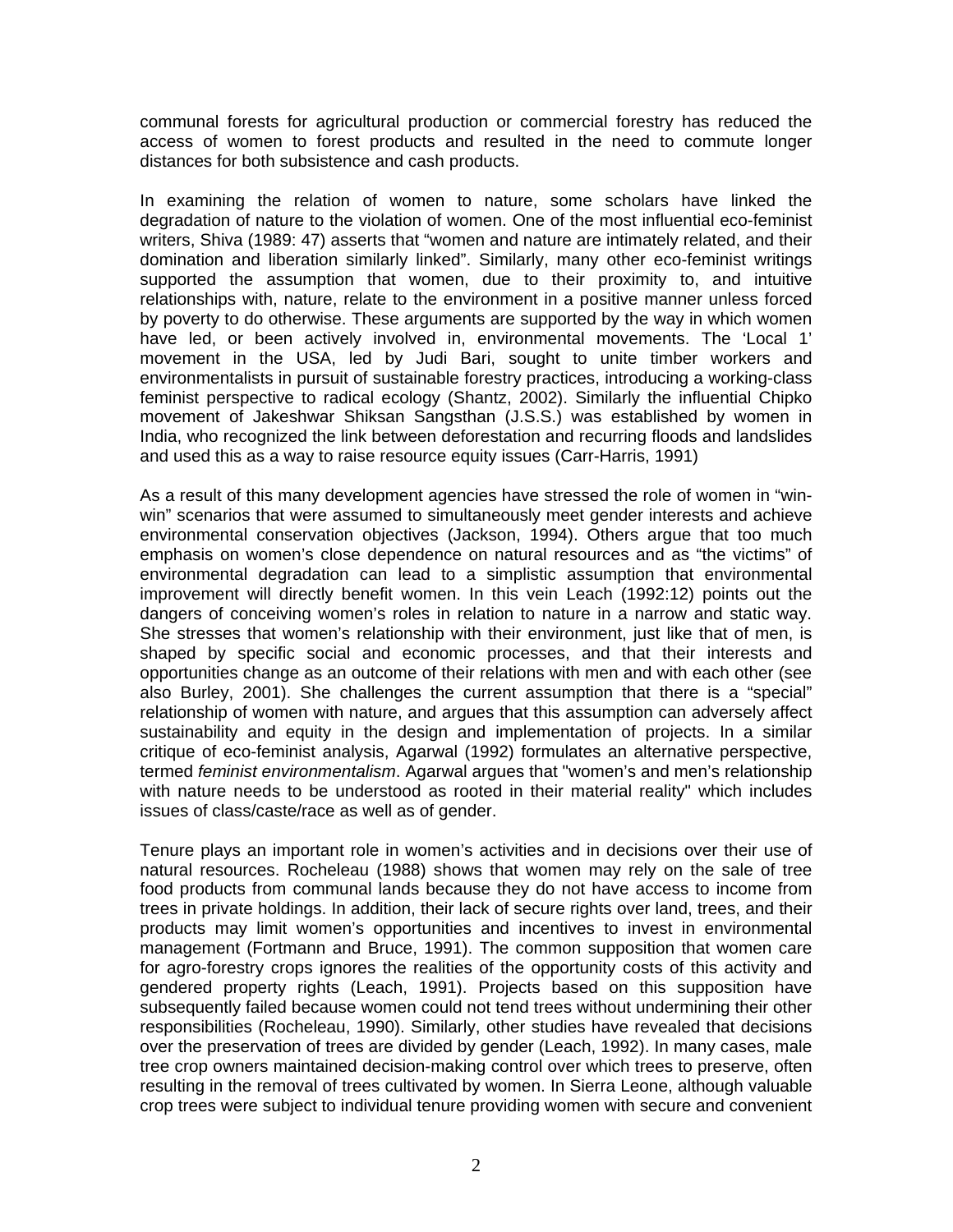access, male farmers often destroyed the trees, as the food, fruit and oil seeds which they bore was collected only by their wives (*ibid:* p: 21). Moreover, the enforcement of the prohibition on hunting in conservation parks has also had gendered impacts on women (Tiani et al., 2005). Significant reduction of women's access to cash by selling wildlife products openly was followed with a shift from female to male sales due to the market's more clandestine nature (*ibid*).

Another important debate concerns lack of participation by women in the design and implementation of forestry projects. Many studies point out the dearth of appropriate strategies to improve women's participation in forestry projects. The study by Mishra-Panda (2001\*) explores the links between gender and forestry, and observes that most forestry institutions in developing countries are male-dominated. In this paper she develops a framework that could serve as a guideline to assess gender sensitivity in forest management, to frame policy guidelines and enhance the capacity of institutions to deal with this issue. There has however been some criticism of the way in which attempts to institutionalize women's participation have led to the tendency to apply standardized gender frameworks.

Some social forestry and other community forestry projects have been heavily criticized for gender bias even in their attention to gender issues. Agarwal (1986), for example, discusses the way in which tree species chosen for plantations often reflected the preferences of forest officers or men rather than women. Similarly, Leach (1992) argues that, attention to 'gender' has resulted in women being treated as cheap labour to meet the objectives of social forestry projects that did not really serve their interests.

The lack of effective participation of women in the development and implementation of rural development forestry projects has, in many cases, led to the uneven distribution of benefits to the detriment of women, especially poor women (Skutsch, 1986). Agarwal (2002) points out that household level cash benefits given to men by community forestry groups are often not shared equally, if at all, within the family. A similar situation has been observed regarding the allocation of funds raised by community user groups through the sale of forest products. The distribution of these benefits is often restricted to members of the community forestry group, and often this group does not have effective representation of women, particularly those from poor households.

The Nepal-Australia Forestry Project (NAFP) actively attempted to address the issue of the participation of women through a specifc 'Women in Forestry' program and a strategy of Focused Integration. This strategy sought to integrate women and institutionalize their involvement in forestry projects at the community as well as the project management level. In his assessment of this strategy Siddiqi (1989) argued that there had been inadequate conceptualization and organization. He showed that although women's participation had been incorporated to some extent into regular activities of NAFP, "women were 'invited' but not supported to participate". This was partly due to a lack of understanding of the situation facing women in rural areas, and partly to a lack of expertise.

Williams' (1992a\*) report on the strategies for promoting women's involvement in forestry activities in Africa explores the constraints to women's participation. She discusses how these have tended to be identified as restricted mobility, restricted access to resources, lack of land and tree tenure rights, lack of human capital and economic capital, and the limited organization of women. Moreover, she identifies further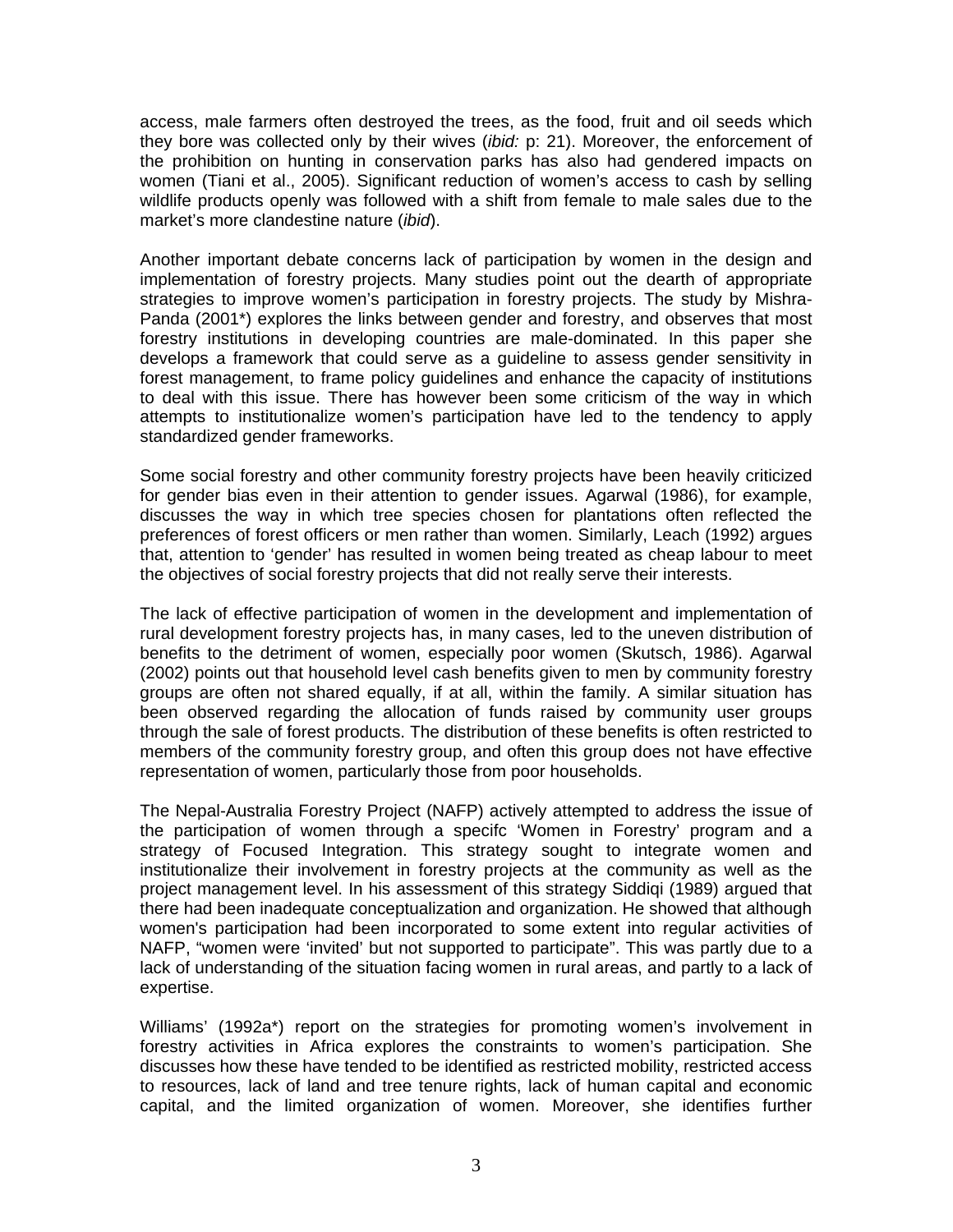constraints such as women's limited participation in decision-making, cultural beliefs and taboos, and men's control over women which can prevent their participation. Williams (1992b\*) argues that women can be empowered through giving them greater access and control over resources. She further argues that governments should re-examine gendered impacts of their policies, and should adapt their general policies of development, education and land-tenure more closely to women's needs.

Finally, perhaps the most important contribution that the gender debate has brought to rural development forestry is to highlight the importance of power. The lack of an understanding of power relationships in gendered environments has resulted in the dominance of certain interest groups and the unequal distribution of costs and benefits within the community. For example, Pierce-Colfer (2005) in his work on Nepal discusses how local elites often dominate community forest management, frequently in cooperation with the district forest officers, in an explicitly hierarchical way, making the involvement of marginalized groups such as women very difficult. Skutsch's (1986) paper adresses power relations in the forestry sector and relates these to the unequal access and participation suffered by women. It is clear, therefore, that understanding power relationships both within and outside the community is essential to explore possibilities for providing spaces where both men and women can define and pursue their interests.

Note: The references with an asterisk (\*) are included in the ODI Forest Policy and Environment Programme's *Forestry Grey Literature Collection*: www.odifpeg.org.uk/publications/greyliterature

#### **References:**

Agarwal, B. (1986) *Cold hearts and barren slopes. The Woodfuel Crisis in the Third World*. Zed Books: London.

Agarwal, B. (1989) Rural women, poverty and natural resources: sustenance, sustainability and struggle for change. *Economical and Political Weekly*, XXIV (43): 46- 65.

Agarwal, B. (1992) The gender and Environment Debate: Lessons from India. *Feminist Studies*, 18: 119-158.

Agarwal, B. (2002) The hidden side of group behaviour: a gender analysis of community forestry in South Asia *in* Heyer, J., Stewart, F. and Thorp, R. (eds.) *Group behaviour and development: is the market destroying the cooperation?* Oxford University Press: New York, pp: 185-208.

Burley, J. (2001) Women in forestry and forest research. *International Forestry Review,* 3:64-68.

\*Carr-Harris, Jill (1991) A case Study of Jakeshwar Shikshan Sansthan: Changes in the hill economy forest cover and status of women in Dasholi Block, Garhwal, Uttar Pradesh. Prepared for the ILO workshop 'women and wasteland development', New Delhi, 9-11 Jan 1991.

FAO (2006) Gender and forestry website [online], Available from: http://www.fao.org/gender/en/fore-e.htm [Accessed 07.03.2006].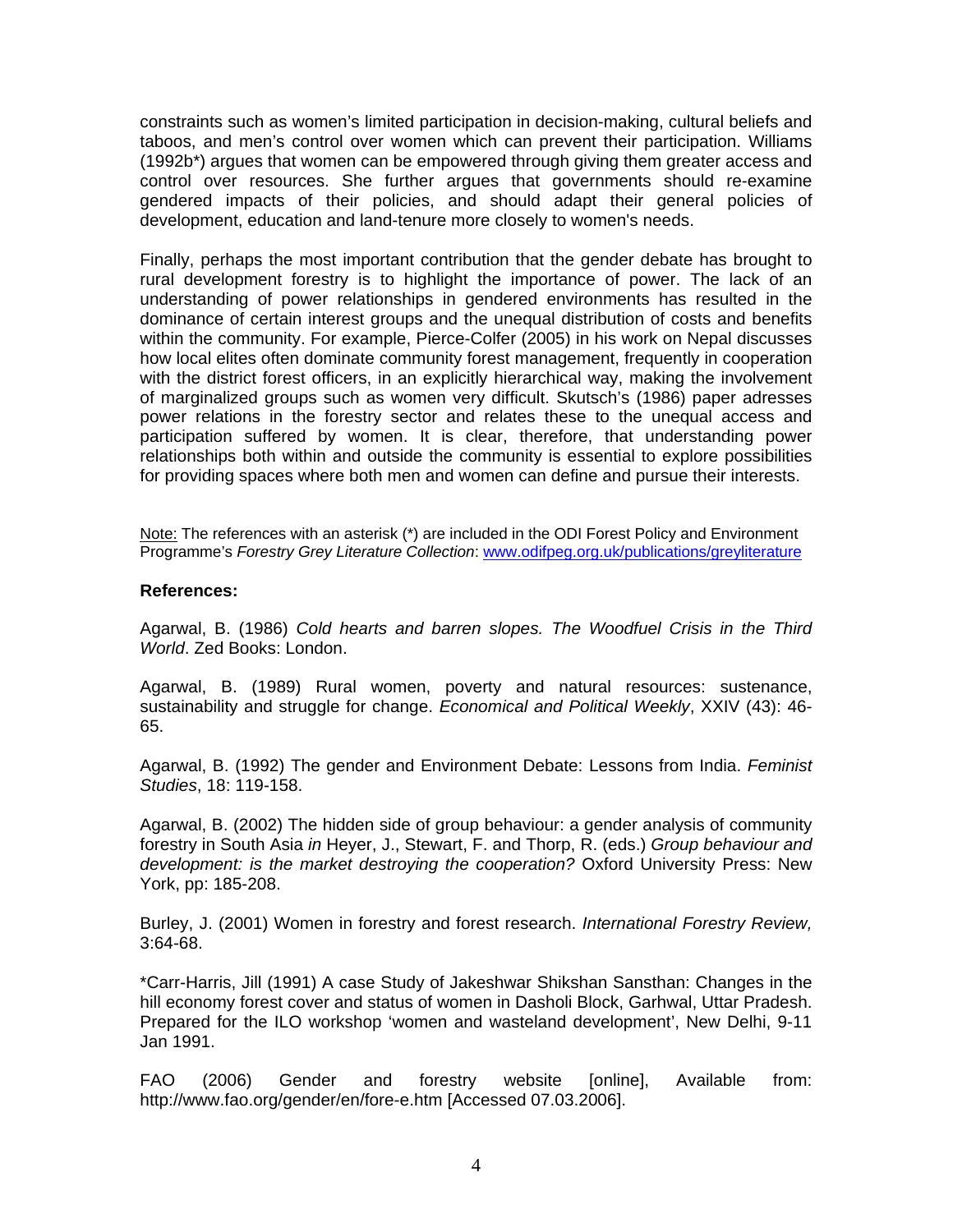Fortmann, L. and Bruce, J. W. (1991) You've got to know who controls the land and trees people use: gender, tenure and the environment. Centre for Applied Social Sciences, University of Zimbabwe.

Jackson, C. (1994) Gender analysis and environmentalisms *in* Redclift, M. and Benton, T. (eds) *Social theory and the global environment*, Routledge: London.pp: 113-149.

Leach, M. (1991) Engendering environments: understanding natural resource management in the West African forest zone. *IDS Bulletin*, 22.

Leach, M. (1992) Gender and the Environment: traps and opportunities, *Development in practice*, 2: 12-22.

\*Mishra-Panda, S. (2001). A Framework for Assessing Gender Sensitivity in Forest Management Policy and Practices. Working Paper 158, Institute of Rural Management, Anand.

Pierce Colfer, C. J. (2005) The Struggle for equity in forest management *in* Pierce Colfer, C. J. (ed.) *The Equitable Forest: diversity, community and resource management*. Resources for the Future Press: USA.

Rocheleau, D. (1988) Women, trees and tenure: implications for agroforestry *in* Fortmann, L and Bruce, J. W. (eds.) *Whose Trees? Proprietary dimensions of forestry*. Westview Press: Boulder.

Rocheleau, D. (1990) Gender complementarity and conflict in sustainable forestry development: a multiple user approach, Paper presented to IUFRO World Congress Quinquennial Montreal.

Sayers, J. (1982) *Biological politics: feminist and anti-feminist perspectives*. Tavistock Publications: London.

Seeley, J. (2001) Women in forestry and forest research- a response. *International Forestry Review*, 3: 69-70.

Shantz, J. (2002) Judi Bari and the Feminization of "Earth First!": the convergence of class, gender and radical environmentalism. *Feminist Review*, 70: 105-122.

Shiva, V. (1989) *Staying Alive: Women, Ecology and Development*. Zed Books: London.

\*Siddiqi, N. (1990) Women in Forestry (Part II): NAFP with a Difference. Nepal Australia Forestry Project (NAFP).

\*Skutsch, M (1986) Women's access in Social Forestry: a Guide to Literature.

Tiani, A., Akwah, G. and Nguiebouri, J. (2005) Women in Campo Ma'an National Park: uncertainities and adaptations in Cameroon *in* Pierce Colfer, C. J. (ed.) *The Equitable Forest: diversity, community and resource management*. Resources for the Future Press: USA, pp:131-149.